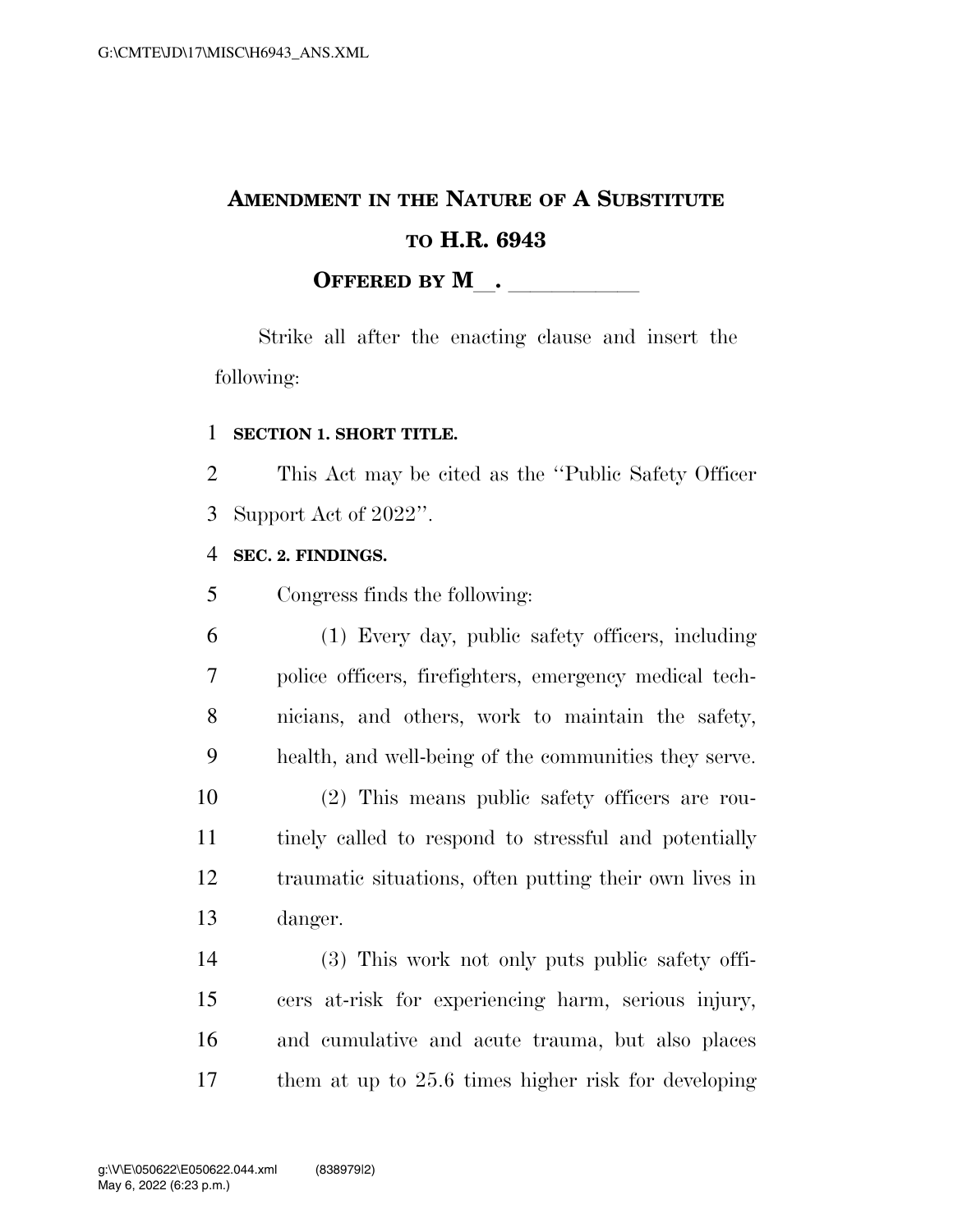- post-traumatic stress disorder when compared to in-dividuals without such experiences.
- (4) Psychological evidence indicates that law enforcement officers experience significant job-re- lated stressors and exposures that may confer in- creased risk for mental health morbidities (such as post-traumatic stress disorder and suicidal thoughts, ideation, intents, and behaviors) and hastened mor-tality.

 (5) Public safety officers often do not have the resources or support they need, leaving them at higher risk for long-term mental health con-sequences.

 (6) Whereas, although the Department of De- fense already considers servicemember suicides to be line-of-duty deaths and provides Federal support to eligible surviving families, the Federal Government does not recognize public safety officer suicides as deaths in the line of duty.

 (7) In 2017, the Department of Justice ap- proved 481 claims under the Public Safety Officers' Benefits Program under subpart 1 of part L of title I of the Omnibus Crime Control and Safe Streets Act of 1968 (34 U.S.C. 10281 et seq.), but not one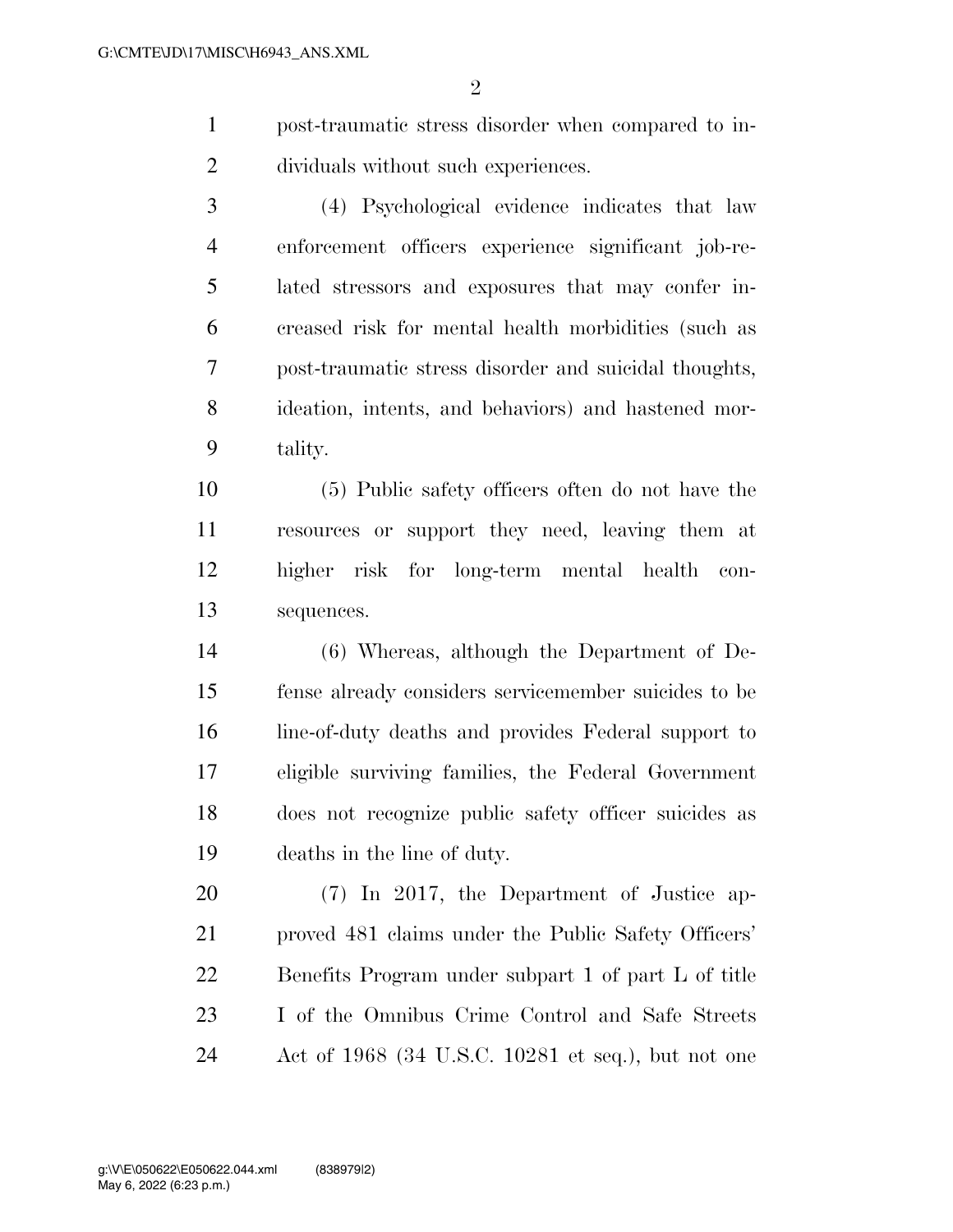of them for the more than 240 public safety officers who died by suicide that year.

 (8) Public safety officers who have died or are disabled as a result of suicide or post-traumatic stress disorder do not qualify for the Public Safety Officers' Benefits Program, despite the fact that public safety officers are more likely to die by sui- cide than from any other line-of-duty cause of death. **SEC. 3. PUBLIC SAFETY OFFICER DEATH BENEFITS FOR POST-TRAUMATIC STRESS DISORDER AND ACUTE STRESS DISORDER.** 

 (a) IN GENERAL.—Section 1201 of title I of the Om- nibus Crime Control and Safe Streets Act of 1968 (34 U.S.C. 10281) is amended by adding at the end the fol-lowing:

 ''(o) POST-TRAUMATIC STRESS DISORDER AND ACUTE STRESS DISORDER.—

18 "(1) DEFINITIONS.—In this section:

19 "(A) MASS CASUALTY EVENT.—The term 'mass casualty event' means an incident result-21 ing in casualties to not fewer than 3 victims, in-cluding—

23  $\frac{1}{1}$  an incident that exceeds the nor-mal resources for emergency response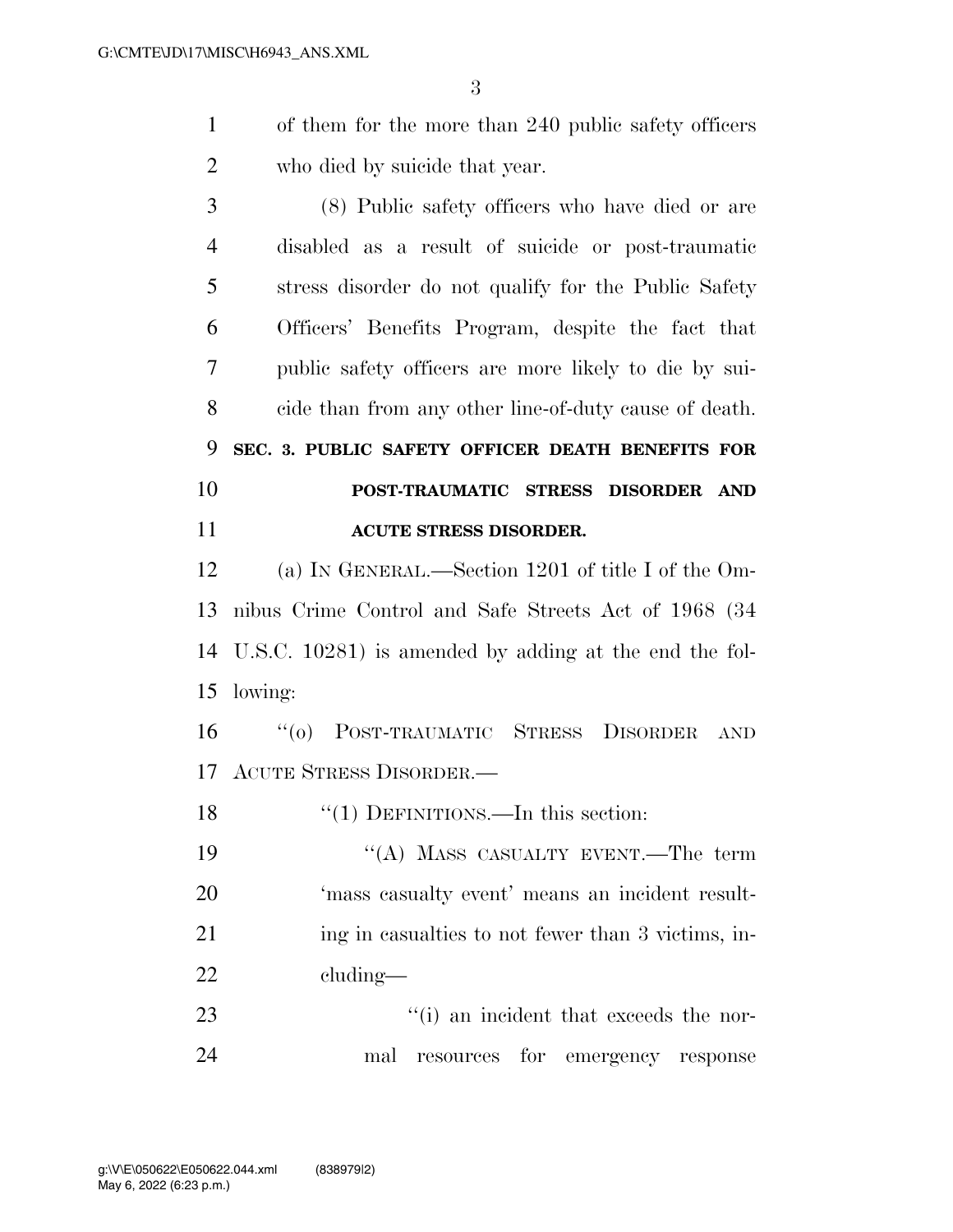| $\mathbf{1}$   | available in the jurisdiction where the inci-      |
|----------------|----------------------------------------------------|
| $\overline{2}$ | dent takes place; and                              |
| 3              | "(ii) an incident that results in a sud-           |
| $\overline{4}$ | den temporal surge of injured individuals          |
| 5              | necessitating emergency services.                  |
| 6              | "(B) MASS FATALITY EVENT.—The term                 |
| 7              | 'mass fatality event' means an incident result-    |
| 8              | ing in the fatalities of not fewer than 3 individ- |
| 9              | uals at 1 or more locations close to one another   |
| 10             | with a common cause.                               |
| 11             | "(C) MASS SHOOTING.—The term 'mass                 |
| 12             | shooting' means a multiple homicide incident in    |
| 13             | which not fewer than 3 victims are killed—         |
| 14             | $\lq\lq$ (i) with a firearm;                       |
| 15             | $\lq\lq$ (ii) within 1 event; and                  |
| 16             | "(iii) in 1 or more locations in close             |
| 17             | proximity.                                         |
| 18             | "(D) EXPOSED.—The term 'exposed' in-               |
| 19             | cludes-                                            |
| 20             | "(i) directly experiencing or wit-                 |
| 21             | nessing an event; or                               |
| 22             | "(ii) being subjected, in an intense               |
| 23             | way, to aversive consequences of the event         |
| 24             | (including a public safety officer collecting)     |
| 25             | human remains).                                    |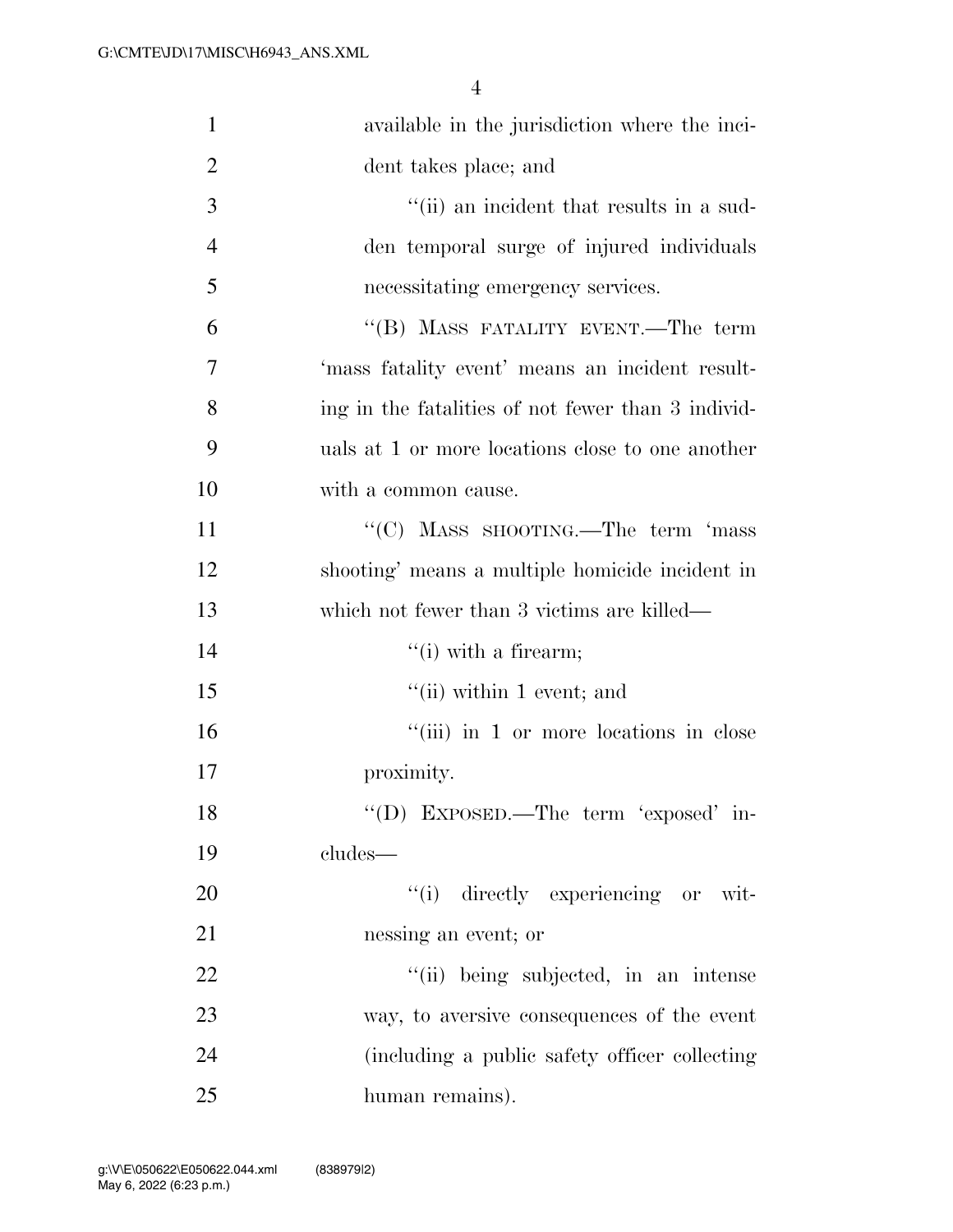| $\mathbf{1}$   | "(E) TRAUMATIC EVENT.—The term 'trau-             |
|----------------|---------------------------------------------------|
| $\overline{2}$ | matic event'means, in the case of a public safe-  |
| 3              | ty officer exposed to an event, an event that     |
| $\overline{4}$ | $is-$                                             |
| 5              | "(i) a homicide, suicide, or the violent          |
| 6              | or gruesome death of another individual           |
| 7              | (including such a death resulting from a          |
| 8              | mass casualty event, mass fatality event,         |
| 9              | or mass shooting);                                |
| 10             | "(ii) a harrowing circumstance posing             |
| 11             | an extraordinary and significant danger or        |
| 12             | threat to the life of or of serious bodily        |
| 13             | harm to any individual (including such a          |
| 14             | circumstance as a mass casualty event,            |
| 15             | mass fatality event, or mass shooting); or        |
| 16             | "(iii) an act of criminal sexual vio-             |
| 17             | lence committed against any individual.           |
| 18             | $``(2)$ PERSONAL INJURY SUSTAINED IN LINE OF      |
| 19             | DUTY.—As determined by the Bureau—                |
| 20             | "(A) post-traumatic stress disorder, acute        |
| 21             | stress disorder, or trauma and stress related     |
| 22             | disorders suffered by a public safety officer and |
| 23             | diagnosed by a licensed medical or mental         |
| 24             | health professional, shall be presumed to con-    |
| 25             | stitute a personal injury within the meaning of   |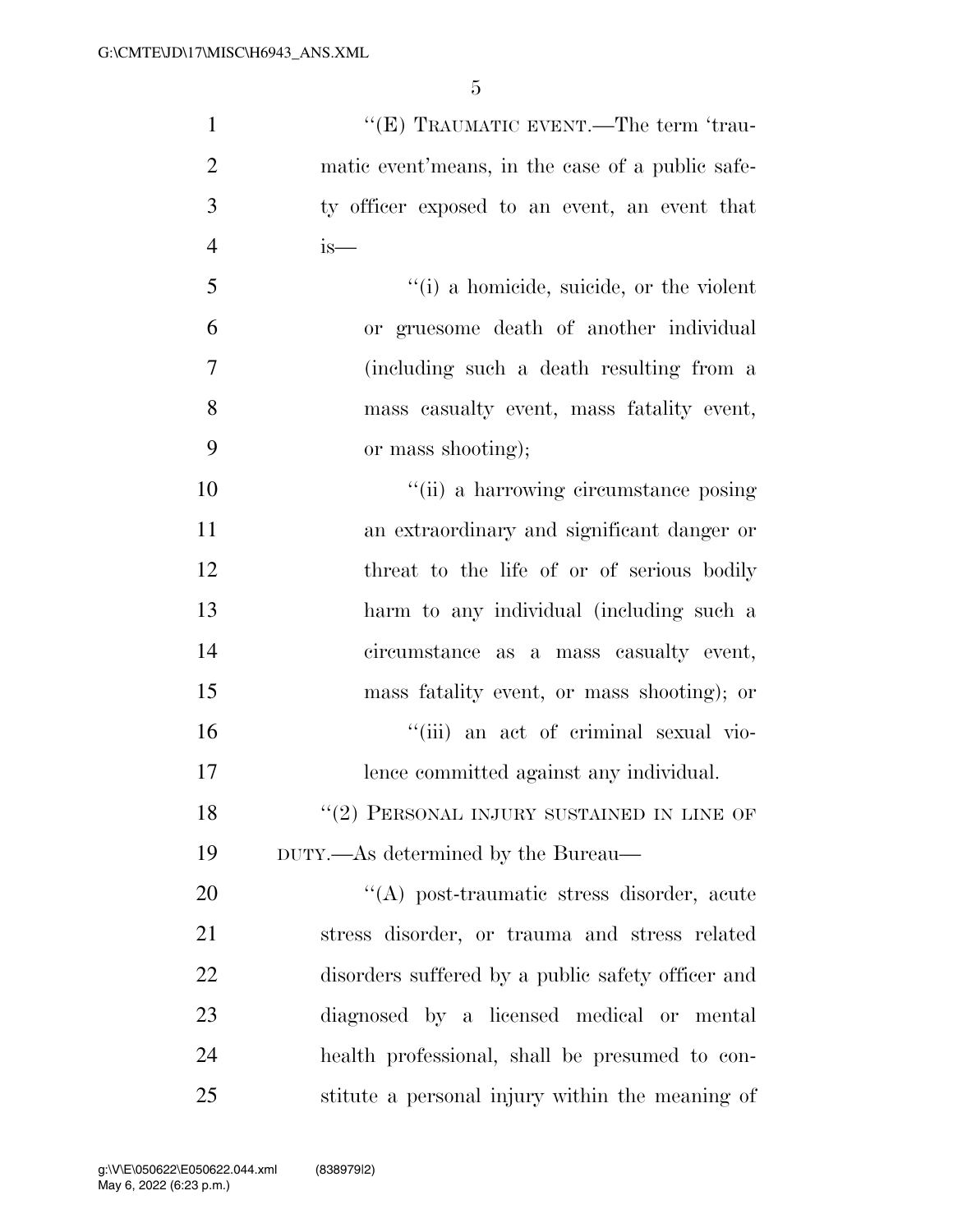subsection (a), sustained in the line of duty by 2 the officer, if the officer was exposed, while on duty, to one or more traumatic events and such exposure was a substantial factor in the dis-order;

 ''(B) post-traumatic stress disorder, acute stress disorder, or trauma and stress related disorders, suffered by a public safety officer who has contacted or attempted to contact the employee assistance program of the agency or entity that the officer serves, a licensed medical or mental health professional, suicide preven- tion services, or another mental health assist- ance service in order to receive help, treatment, or diagnosis for post-traumatic stress disorder or acute stress disorder, shall be presumed to constitute a personal injury within the meaning of subsection (a), sustained in the line of duty by the officer, if the officer, was exposed, while on duty, to one or more traumatic events and such exposure was a substantial factor in the disorder; and

23 ''(C) post-traumatic stress disorder, acute stress disorder, or trauma and stress related disorders, suffered by a public safety officer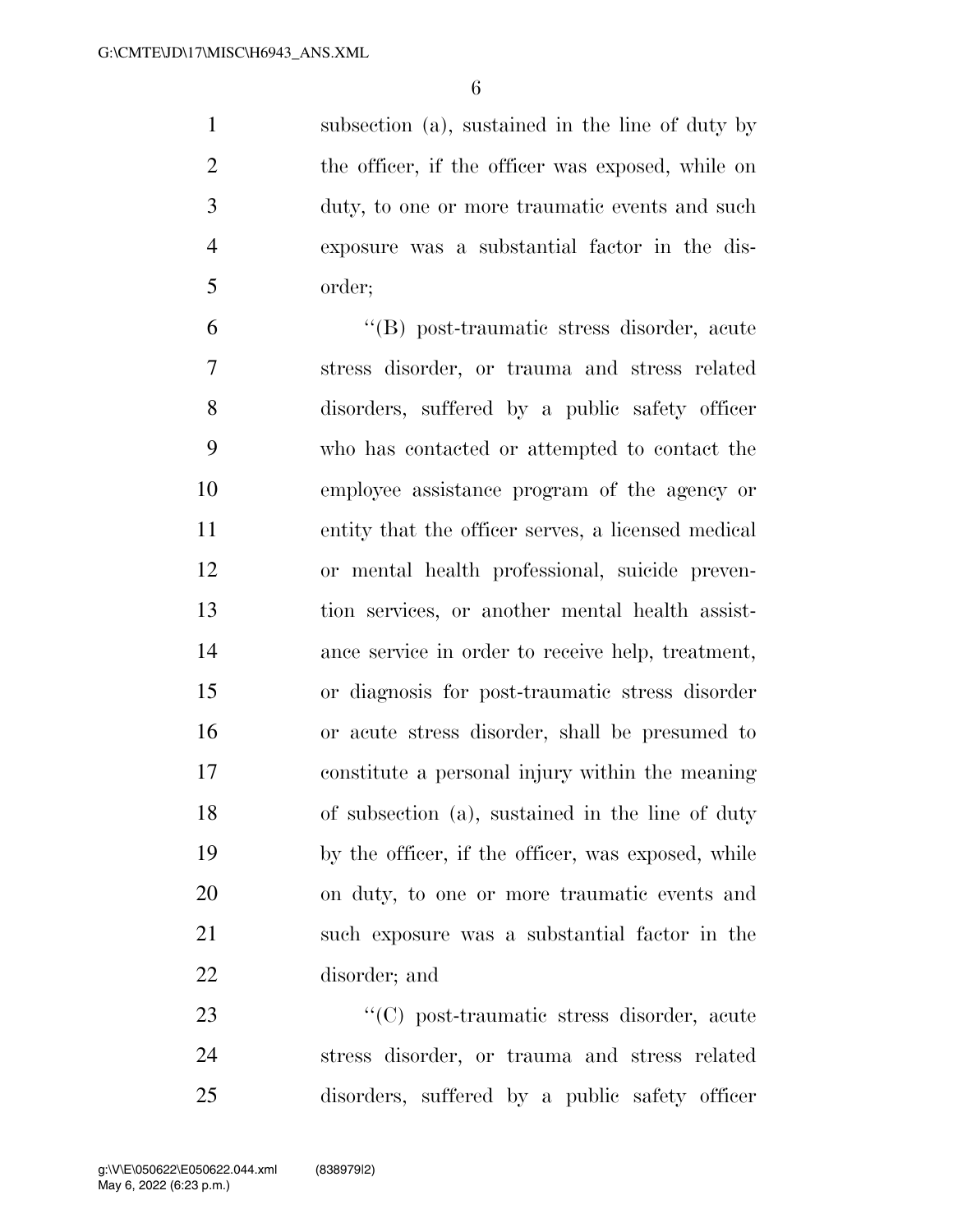who was exposed, while on duty, to one or more traumatic events shall be presumed to con- stitute a personal injury within the meaning of subsection (a), sustained in the line of duty by the officer if such exposure was a substantial factor in the disorder.

7 "(3) PRESUMPTION OF DEATH OR TOTAL DIS- ABILITY.—A public safety officer shall be presumed to have died or become permanently and totally dis- abled (within the meaning of subsection (a) or (b)) as the direct and proximate result of a personal in- jury sustained in the line of duty, if (as determined by the Bureau) the officer either—

14 ''(A) took an action, which action was in- tended to bring about the officer's death and di- rectly and proximately resulted in such officer's death or permanent and total disability and ex- posure to one or more traumatic events was a substantial factor in the action taken by the of-ficer; or

21 ''(B) took an action within 45 days of the end of exposure to a traumatic event, which ac- tion was intended to bring about the officer's death and directly and proximately resulted in such officer's death or permanent and total dis-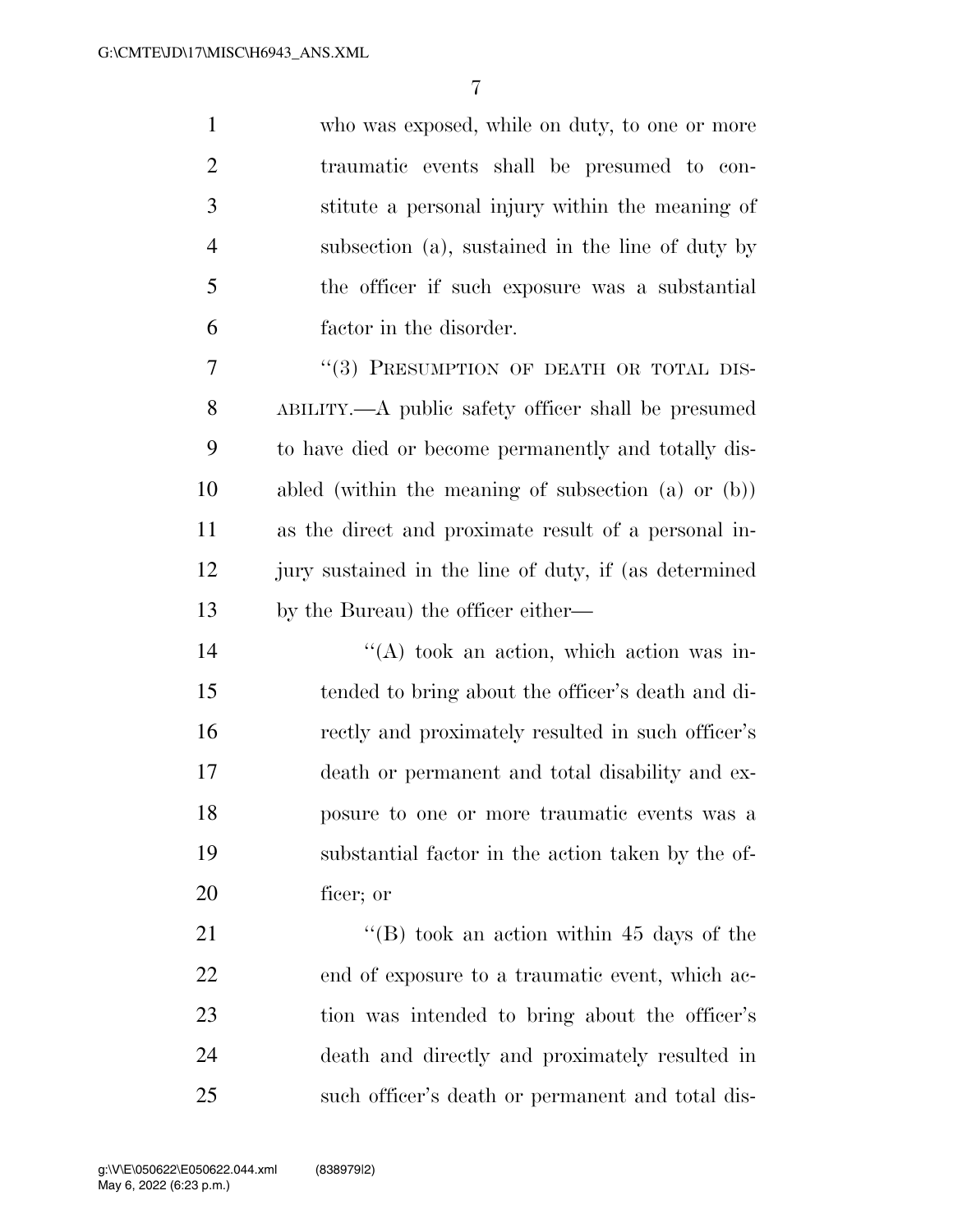| $\mathbf{1}$   | ability, if such action was not inconsistent with |
|----------------|---------------------------------------------------|
| $\overline{2}$ | a psychiatric disorder.                           |
| 3              | $``(4)$ APPLICABILITY OF LIMITATIONS ON BENE-     |
| $\overline{4}$ | $FITS$ .                                          |
| 5              | INTENTIONAL ACTIONS.-Section<br>``(A)             |
| 6              | $1202(a)(1)$ shall not apply to any claim for a   |
| 7              | benefit under this part that is payable in ac-    |
| 8              | cordance with this subsection.                    |
| 9              | "(B) SUBSTANCE USE.—Section                       |
| 10             | $1202(a)(2)$ shall not preclude the payment of a  |
| 11             | benefit under this part if the benefit is other-  |
| 12             | wise payable in accordance with this sub-         |
| 13             | section.".                                        |
| 14             | (b) RETROACTIVE APPLICABILITY.—                   |
| 15             | (1) IN GENERAL.—Except as provided in para-       |
| 16             | $graph (2)$ , the amendments made by this section |
| 17             | shall—                                            |
| 18             | $(A)$ take effect on the date of enactment of     |
| 19             | this Act; and                                     |
| 20             | (B) apply to any matter pending, before           |
| 21             | the Bureau of Justice Assistance or otherwise,    |
| 22             | on the date of enactment of this Act, or filed    |
| 23             | (consistent with pre-existing effective dates) or |
| 24             | accruing after that date.                         |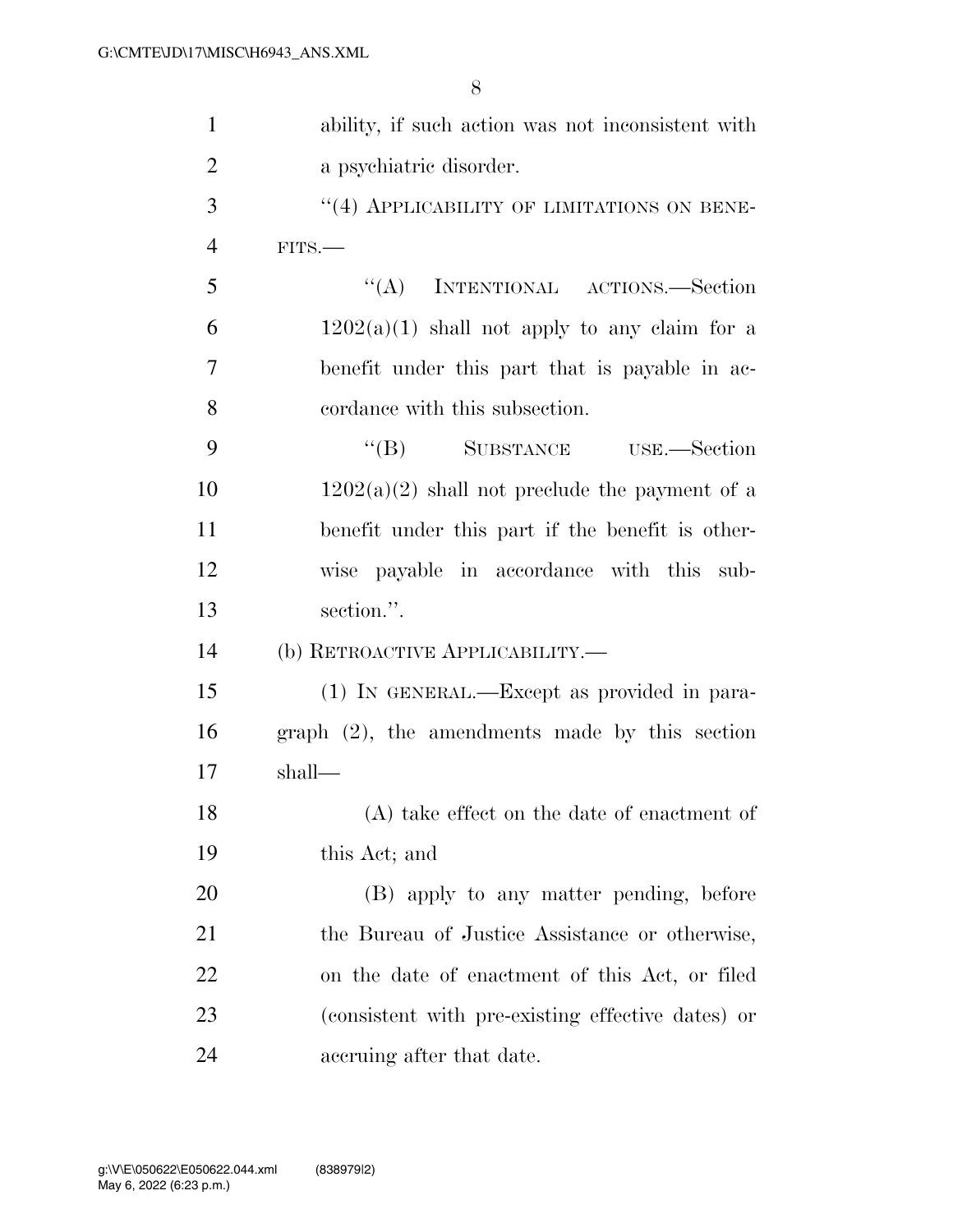(2) EXCEPTIONS.—The amendments made by this section shall apply to any action taken by a public safety officer described in paragraph (3) of section 1201(o) of title I of the Omnibus Crime Con- trol and Safe Streets Act of 1968 (as added by this Act) that occurred on or after January 1, 2019. **SEC. 4. TECHNICAL FIXES.** 

 (a) SUBPOENA POWER; EMPLOYMENT OF HEARING OFFICERS; AUTHORITY TO HOLD HEARINGS.—Section 806 of title I of the Omnibus Crime Control and Safe Streets Act of 1968 is amended by—

(1) striking ''by the Attorney General'';

 (2) inserting ''Assistant'' before ''Attorney'' ev-erywhere it appears;

 (3) striking ''Code)'' and inserting ''Code (with- out regard to the days limitation prescribed therein), but shall, in no event, be understood to be (or to have the authority of) officers of the United States)'';

 (4) striking ''necessary to carry out'' and in- serting ''necessary or convenient to assist them in carrying out'';

 (5) striking ''or any'' and inserting '', or (sub-ject to such limitations as the appointing authority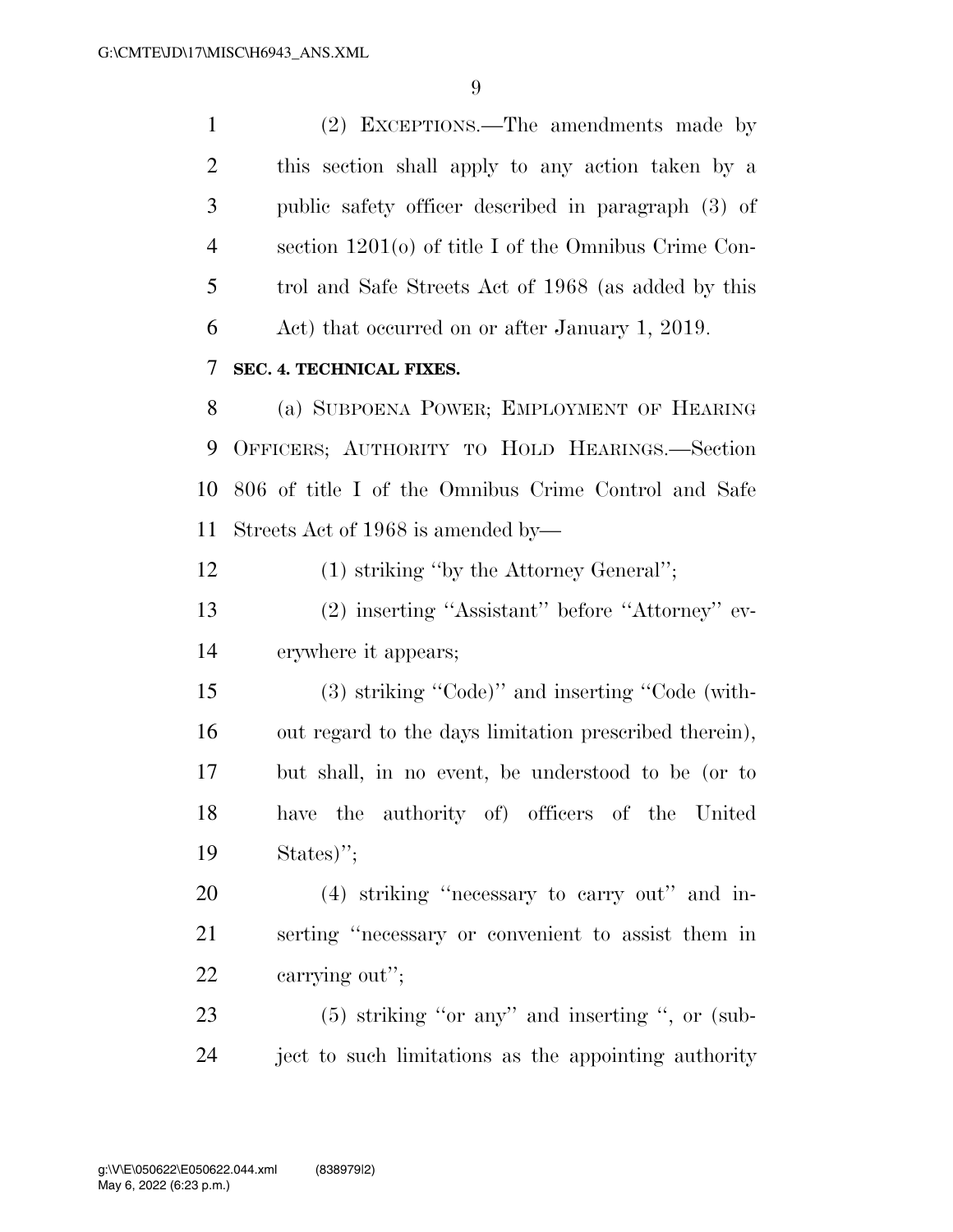| $\mathbf{1}$   | may, in its sole discretion, impose from time to time)     |
|----------------|------------------------------------------------------------|
| $\overline{c}$ | $any$ ";                                                   |
| 3              | $(6)$ inserting a comma after "thereby";                   |
| $\overline{4}$ | (7) striking "duties under this title" and insert-         |
| 5              | ing "duties under any law administered by or under         |
| 6              | the Office";                                               |
| 7              | (8) striking "such hearing examiners" the sec-             |
| 8              | ond place it appears; and                                  |
| 9              | (9) striking "examinations and" and inserting              |
| 10             | "examinations, and".                                       |
| 11             | (b) DEFINITIONS.—Section 1204 of title I of the Om-        |
| 12             | nibus Crime Control and Safe Streets Act of 1968 is        |
| 13             | amended—                                                   |
| 14             | $(1)$ in paragraph $(11)$ , by striking "; and" and        |
| 15             | inserting ";";                                             |
| 16             | $(2)$ in paragraph $(12)(B)$ , by striking "basis."        |
| 17             | and inserting "basis;"; and                                |
| 18             | $(3)$ in paragraph $(14)$ , by redesignating the sec-      |
| 19             | ond subparagraph $(F)$ as subparagraph $(G)$ .             |
| 20             | SEC. 5. GAO REPORT.                                        |
| 21             | Not later than 1 year after the date of enactment          |
| 22             | of this Act, the Comptroller General of the United States  |
| 23             | shall submit to Congress a report that details benefits    |
| 24             | issued pursuant to subsection (o) of section 1201 of title |
|                | 25 I of the Omnibus Crime Control and Safe Streets Act of  |